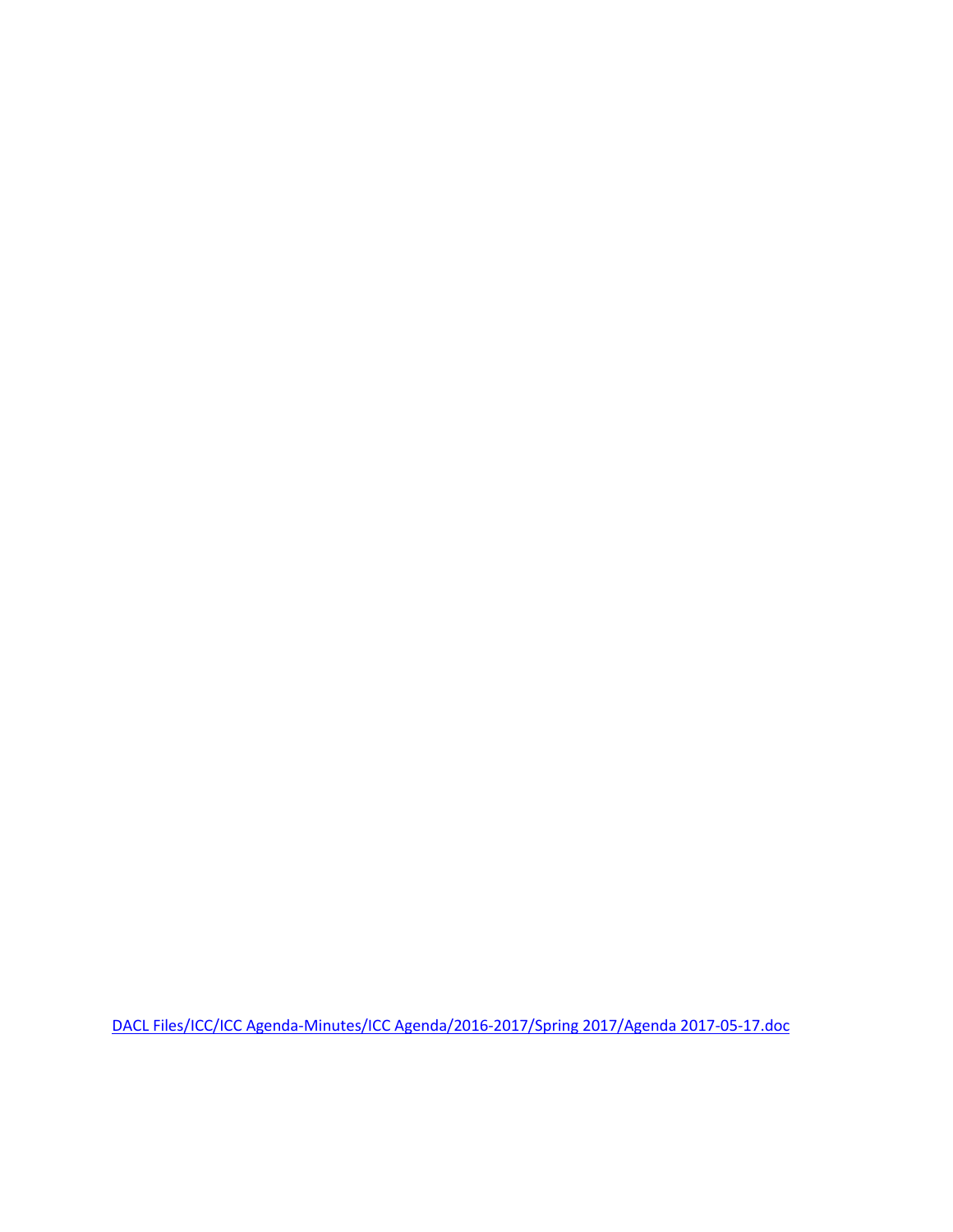### **10. Calendars**

- **10.1 ICC/Club Calendar of Events as of 5/16/17**
	- Information is from the Event Planning Request Form
	- (**New Information in Bold**/ \* Money collected)
- May 17 Club Outreach hosted by InterVarsity Christian Fellowship 10:00 am 2:00 pm – Main Quad
- May  $18$  Spring Carnival  $11:00$  am  $1:00$  pm Main Quad
- **May 18 Speaker/Music Event hosted by InterVarsity Christian Fellowship – 6:30 pm – 8:30 pm**
- **May 18-25 Badminton Activities – 8:00 pm – 10:00 pm – PE21**
- May  $19$  \*Cultural Show hosted by  $VSA 5:00 \text{ pm} 8:00 \text{ pm} \text{VPAC}$
- **May19, Jun.2** Singing Contest 1<sup>st</sup>  $\&$  2<sup>nd</sup> round hosted by HKSA 2:00 pm 6:00 pm **– MCC17**
- **May 26 \*Chili's Fundraiser hosted by Cheer and Dance – 11:00 am – 11:00 pm – 3951 El Camino Real, Santa Clara, CA 95051**
- **10.2 DASB Calendar of Events as of 5/16/17**

Information is from the Event Planning Request Form

(**New Information in Bold**/ \* Money collected)

- **May 22-24 Donation Drive hosted by DASB Students Rights and Services – 10:00 am – 1:00 pm – Main Quad**
- **June 2 Dodgeball Tournament hosted by DASB Diversity & Events – 2:00 pm – 9:00 pm – PE2**

### **11. ICC/Club Account Balance Status as of 5/16/17 (New Information in Bold)**

| Club/ICC Allocation Account            | $(#41-54730)$ | \$3,414.66  |
|----------------------------------------|---------------|-------------|
| <b>ICC Allocation-New Club Account</b> | $(#41-54720)$ | 300.00      |
| <b>ICC Events Award Account</b>        | $(#41-54600)$ | \$4,250.00  |
| <b>ICC</b> Capital                     | $(#44-4290)$  | \$5,530.45  |
| <b>ICC</b> Inactive Hold               | $(#44-4300)$  | \$9,344.45  |
| <b>ICC Scholarship Account</b>         | $(#44-4310)$  | \$15,790.51 |
| ICC.                                   | $(#44-4320)$  | \$2,601.19  |
|                                        |               |             |

### **12. Business**

#### **12.1 Concession Bid for July 1st \_**

(Information taken directly from the ICC Concession Bid Form) InterVarsity Christian Fellowship – Concession stand funds will be used to fund our end of the year event and equipment needed for the fall quarter.

InterVarsity Christian Fellowship's Concession stand will be held at the Flea Market on July 1st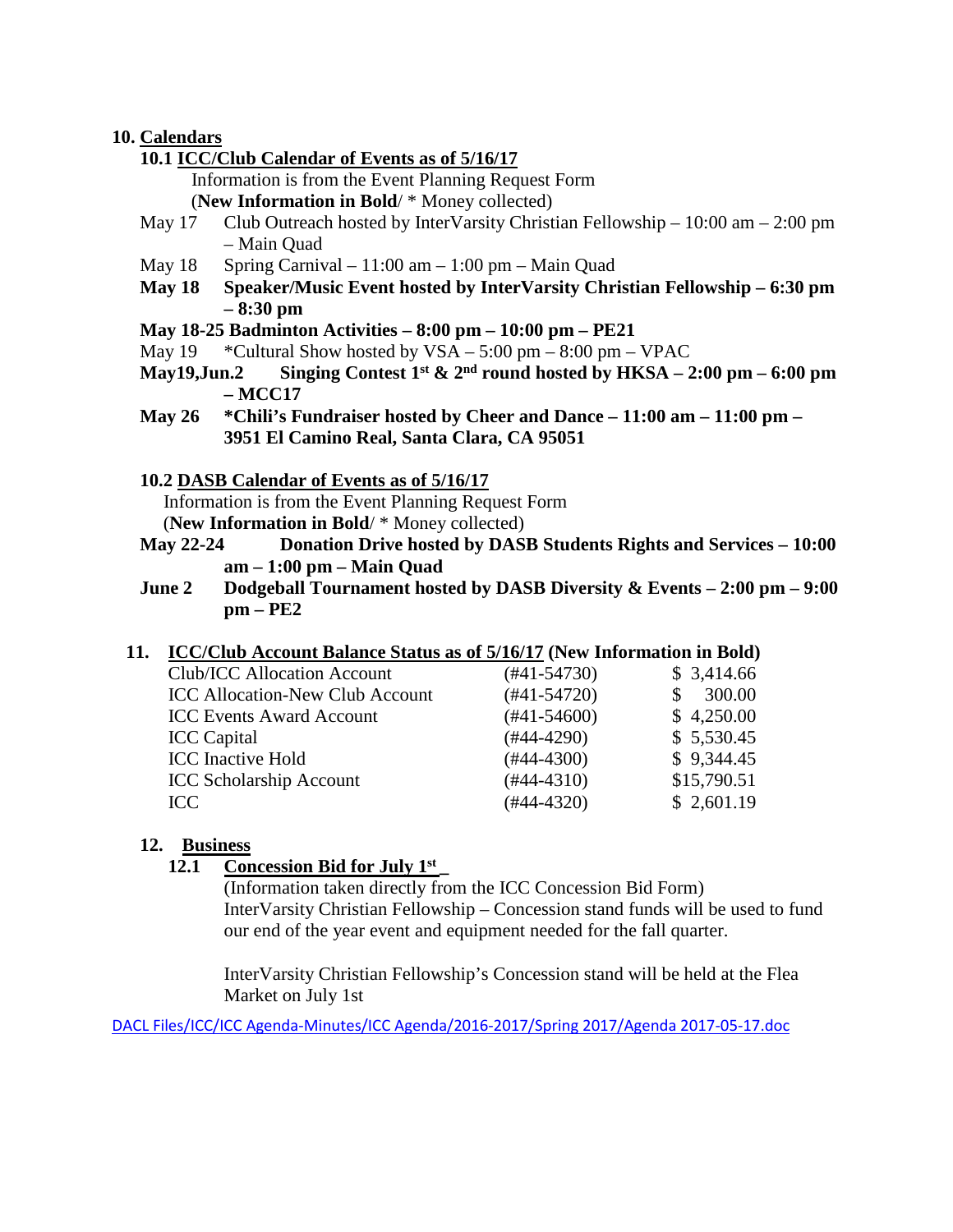# **12.2 Club budget request**

Shotokan Karate moved and seconded by Saltworks Christian Fellowship to approve SNO's request of \$800.00 from Club/ICC Allocation Account #41-54730 to SNO (#41-54432-5214) \$800.00 for Service Charge for staff salary for assistance/use of the VPAC for the nursing program pinning ceremony on Thursday, June 29, 2017. There were no objections to end discussion. The motion to approve SNO's request of \$800.00 from Club/ICC Allocation Account #41- 54730 to SNO (#41-54432-5214) \$800.00 for Service Charge for staff salary for assistance/use of the VPAC for the nursing program pinning ceremony on Thursday, June 29, 2017 was passed by consensus.

Shotokan Karate moved and seconded by 4 Elements Hip Hop to approve HKSA's request of \$550.00 from Club/ICC Allocation Account #41-54730 to HKSA (#41-54272-4010) \$100.00 for Supplies for Room Decoration on May 19, (#41-54272-4060) \$50.00 for 20-30 Printing posters, (#41-54272-5214) \$400.00 for Technical Services, 4 Professional Performers on May 19, MCC 17. There were no objections to end discussion. The motion to approve HKSA's request of \$550.00 from Club/ICC Allocation Account #41-54730 to HKSA (#41-54272- 4010) \$100.00 for Supplies for Room Decoration on May 19, (#41-54272-4060) \$50.00 for 20-30 Printing posters, (#41-54272-5214) \$400.00 for Technical Services, 4 Professional Performers on May 19, MCC 17 was passed by consensus.

## **12.3 ICC Code Proposed Changes**

ICC Chairperson, Shu Ming Liu reviewed the proposed changes to the ICC Financial Code. The voting will occur at the next ICC Meeting.

### ARTICLE II. MEMBERSHIP AND DUTIES

Section 1. ICC Officers E. ICC Officers Attendance & Duties 4 points each Club Day, Spring Carnival, **ICC Scholarship Concession Stand** ICC Emergency Relief Concessions Stand, Fall Dance.

Section 3. Club

- B. Duties and Responsibilities
	- 1. Have a current Club **Financial** Officer Roster on file in the Student Accounts Office.
	- 8. Participate in all Club Days during the designated time.

f. There will be a \$25 fine for any club that fails to clean up its area at Club Day or failed to show up for a performance slot, that will go to the ICC **#44-4320** Emergency Relief Fund.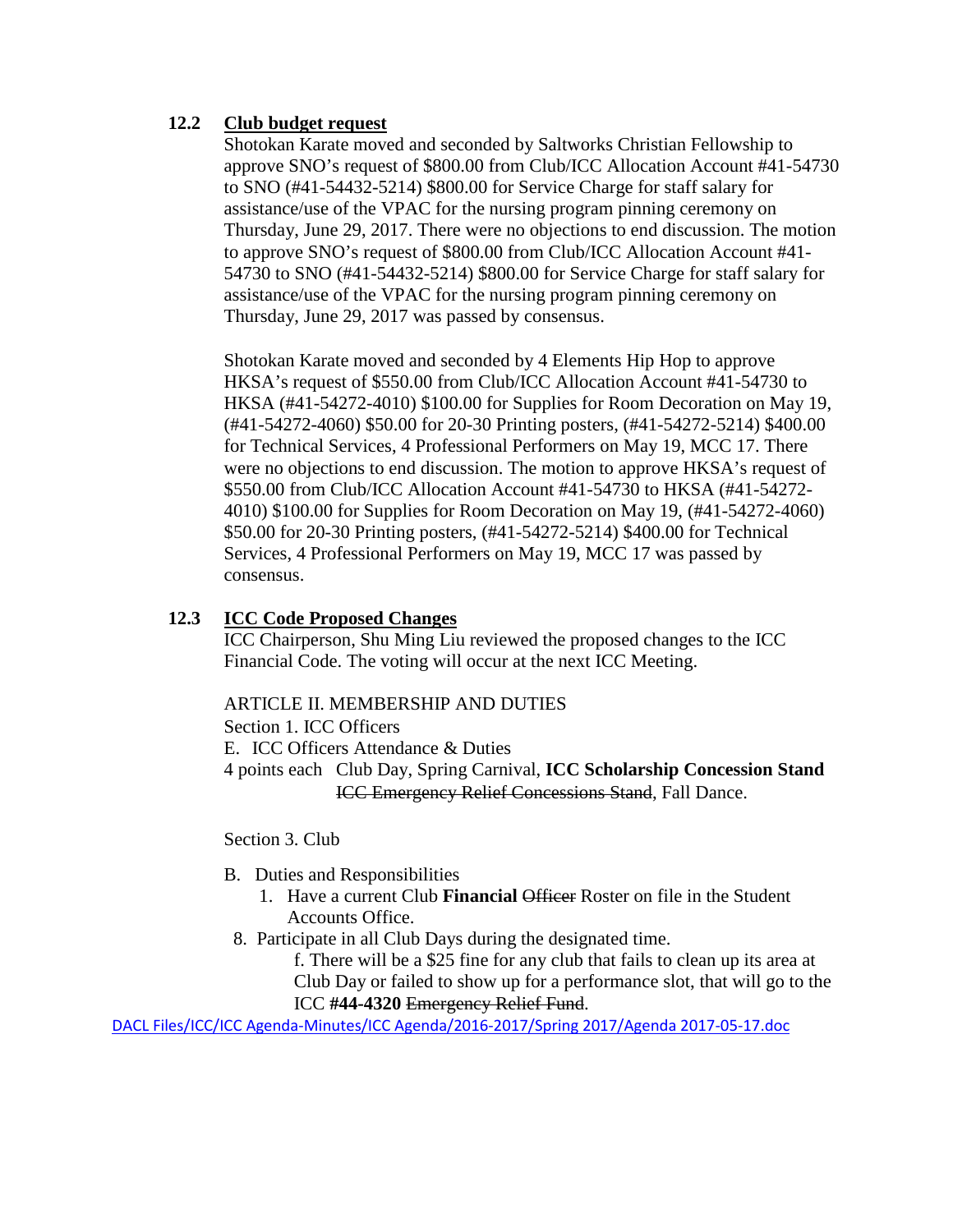#### ARTICLE VII. MUTUAL RESPECT

I. Any violations of Article **VII** VI may lead to club probation or inactive status (see Article X, Section 1 and 2).

## ARTICLE VIII. ELECTIONS

#### Section 1. ICC Officers

- A. Term of office
	- The ICC Officers shall serve for one year during the **ninth** (9<sup>th</sup>) tenth  $(10<sup>th</sup>)$  week of Winter Quarter and ending the **ninth**  $(9<sup>th</sup>)$  tenth  $(10<sup>th</sup>)$ week of Winter Quarter the following year.
- B. Election Process
	- 1. The election of the ICC Officers shall be held during the **Fifth (5th) Sixth (6<sup>th</sup>) Seventh (7<sup>th</sup>) Sixth (6<sup>th</sup>) Seventh (7<sup>th</sup>), and Eighth (8<sup>th</sup>)** Week if needed in the Winter Quarter. Applications for position shall be due no later than the **Fifth (5<sup>th</sup>)** Sixth (6<sup>th</sup>)</sub> Monday of the Winter quarter by 4:00 pm for the Office of College Life to confirm the eligibility of the candidates.
	- 2. In the event that there are no candidates for an ICC officer then it will be extended for two weeks after original deadline.
	- 3. ICC Officers shall be elected by a quorum vote of active ICC Representatives present at that ICC Meeting. In the event that there are three (3) or more candidates and no one person receives a quorum of votes then the top two (2) candidates will participate in a run-off election. New officers will be sworn in upon completion of elections at the **ninth** ( $9<sup>th</sup>$ ) tenth ( $10<sup>th</sup>$ ) week of the Winter Quarter.
- C. Vacancies
	- 1. In the event that any officer resigns or is removed from office, then an election will be held as soon as possible. If a vacancy occurs after the  $5<sup>th</sup> 6<sup>th</sup>$  week in the fall quarter or during the winter quarter then the ICC position may not be filled.

### ARTICLE XI. CLUB PROBATION

### Section 2. Inactive Status

 E. The ICC shall freeze the account of a club made inactive. The funds will revert to the ICC Scholarship account #44-4310 (75%) and ICC Emergency Relief (25%) if the club remains inactive for a period of one calendar year from the date that club was made inactive. Under no circumstances will the funds be returned.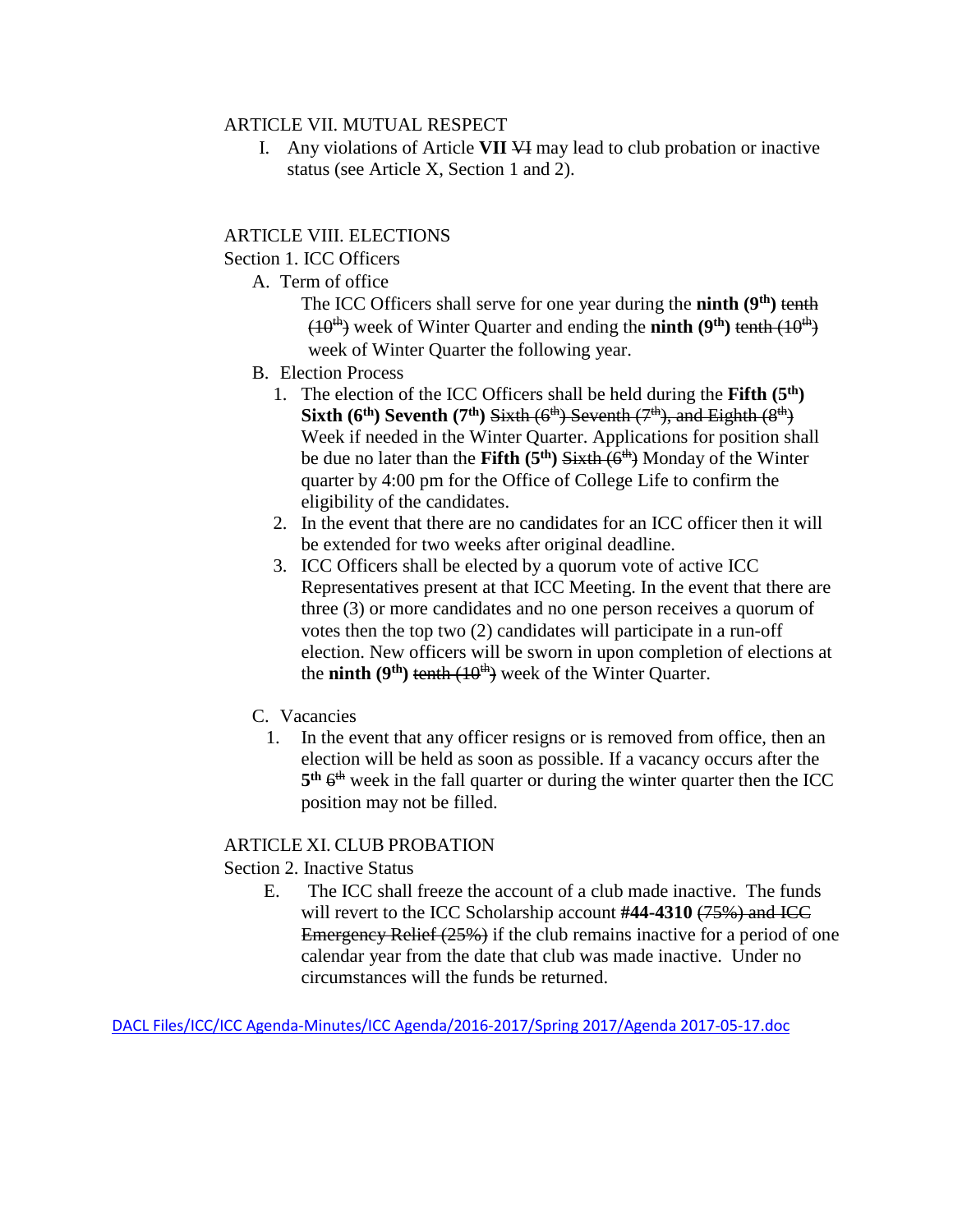# ARTICLE XII. FINANCES AND EQUIPMENT

Section 3. Posting

B. If there is a violation within the academic year a \$25 fine will be deducted from the club going to the ICC **#44-4320** Emergency Relief fund.

1.If the club has less than \$25 left in their account to pay off their ICC **#44-4320** Emergency Relief Fine, then the ICC Officers will determine what community services the club must do instead of the fine.

# **12.4 ICC Logo Suggestions**

Since there were no ICC logo suggestions submitted from De Anza Clubs, then the ICC Logo will be designed by a hired designer.

# **13. Reports**

# **ICC Chairperson: Shu Ming Liu**

1. We'll be having the Financial Orientation next week in place of our general meeting. Send at least one club officer that is either the President, VP, or Treasurer. The orientation is really important for new club officers to get a handle on financial matters regarding the ICC.

# **ICC Chair of Finance: Kerry Harris**

- 1. If your club needs funds for website support, advertising, supplies or printing submit a budget request!
- 2. Clubs who received ICC funds be sure to turn in receipts to student accounts, or unused funds will be transferred back to ICC allocation account #41-54730

# **ICC Chair of Programs: Roxane Leung**

- 1. Clubs can still sign up as volunteers for Spring Carnival this Thursday (11am-1pm)
- 2. Clubs who are doing the concession bid in June please confirm and book an orientation date with me

### **ICC Chair of Marketing: Mevani Gotama**

- 1. For the Spring Finale, I need you guys to submit your club member photo with "I LOVE CLUBBING" or just any photos from your club event this quarter. Please email all of the photos to me to get a chance of \$50 drawing.
- 2. Follow our facebook @DEANZAICC

# **DASB Liaison: Ruby Khan & Heyman C.Wong**

No Report

# **ICC Advisor: La Donna Yumori-Kaku**

**1.** Club Meetings for the Summer, Fall 2017: Please turn in the Meeting Room Request and Dining Room Info Table Request Form (Light purple form) as soon as possible.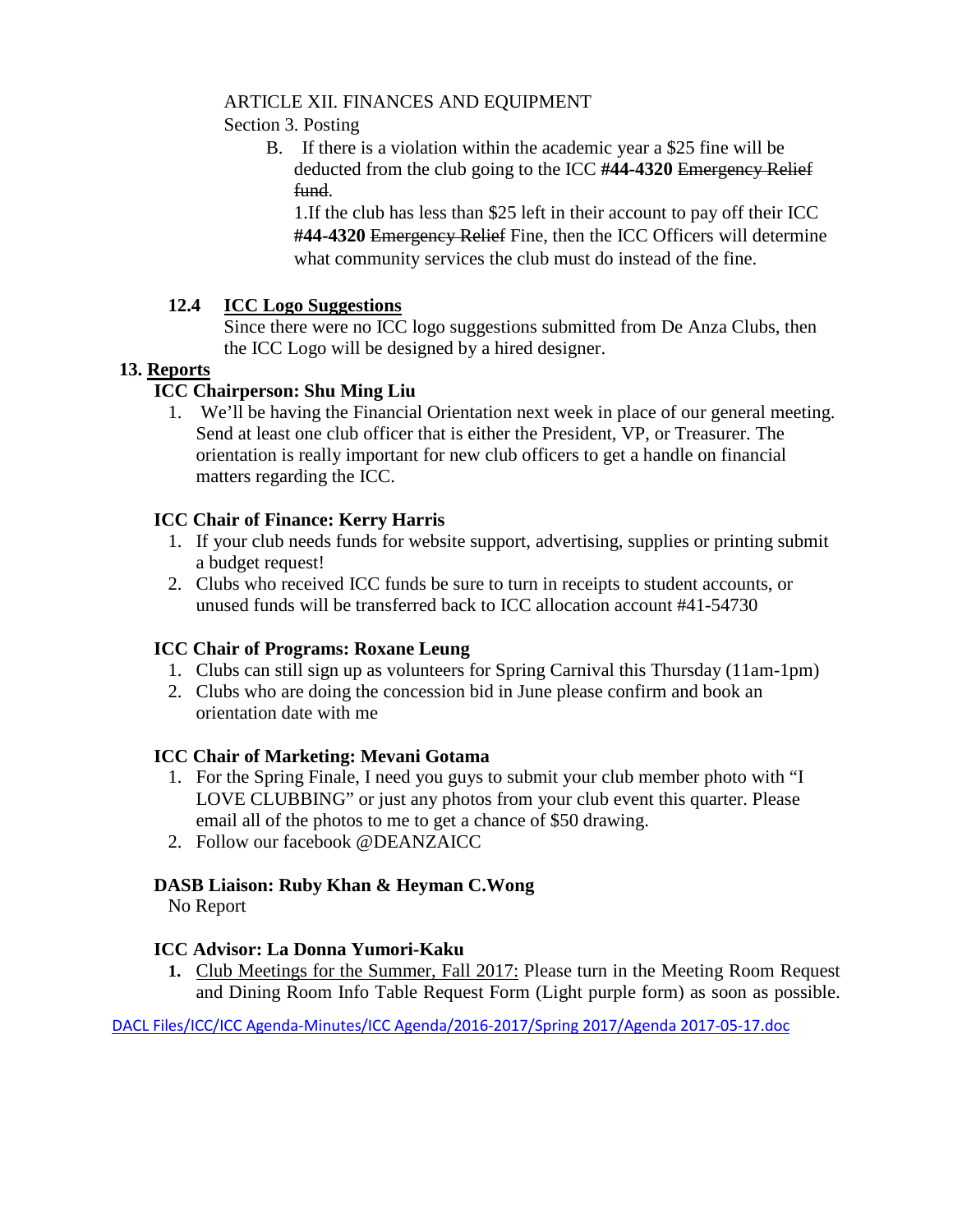Requests are processed in the order received.

- **2.** New Student Orientation Classes: I need student club officers and members to help me with the classes as group leaders/presenters. You will be paired up with an experienced student for presentations. Drawing for \$50 for clubs for Fall/Winter/Spring or Summer classes. Sign up and I will send you emails with dates/times of classes. Sign up forms on Blur Bulletin Board, behind photo screen in Office of College Life and next to the sign-in sheets at the ICC Meeting.
- **3.** De Anza Graduation: Friday June 30, 5:00 pm 7:30 pm I need Club Volunteers will be needed to staff Information Booth, help pass out Graduation Programs to audience, and pass out Graduation Programs and water to Graduates. Graduation starts at 6:00 pm Sign up on Clipboard- Win (2)\$50 Drawing will be given in Fall, 2017. Sign up by Friday, June 23 on Clipboard in Office of College Life. Volunteer will receive De Anza T-Shirt to wear at Graduation.
- **4.** REMINDER: ICC Mandatory Financial Orientation Mtg Wed. May 24, 1:30 pm 2:30 pm in the Student Council Chambers. Please send the Club President or Vice President or Treasurer to this meeting. If a student is a one of these club officers for 2 different clubs then that student may represent two clubs. Failure to send one of these officers will put the club on Probation. There us No ICC mtg. Please do not send the ICC Rep unless they are also the Club President or Vice President or Treasurer.

### **14. Announcements**

Eco Pass - Stop the inrease in Eco Pass fares

DASB Enviromental Committee, TRANSITION De Anza, and De Anza's Political Revolution are inviting all clubs to sign the petition to stop the Eco Pass price increase and encourage others both in and out of your respectuve clubs to also sign. If you are against this increase, we encourage you ro testify/share your story to the VTA Board of Directors on June 1st at the Santa Clara County Government Center at 5:30 pm. If you want more information or if you need help signing your story, please e-mail us at escommittee.dasb@gmail.com

# **15. Roll Call**

|                                                             | <b>Present</b> | <b>Absent</b> | <b>Probation</b> | <b>Probation</b> |
|-------------------------------------------------------------|----------------|---------------|------------------|------------------|
|                                                             |                |               | <b>Present</b>   | <b>Absent</b>    |
| <b>4 Elements Hip Hop Club</b>                              | X              |               |                  |                  |
| <b>Anime Club</b>                                           | X              |               |                  |                  |
| <b>Auto Technology</b>                                      | X              |               |                  |                  |
| <b>Badminton Club</b>                                       | X              |               |                  |                  |
| <b>Cheer and Dance Team</b>                                 | X              |               |                  |                  |
| <b>Chemistry Club</b>                                       | X              |               |                  |                  |
| <b>Chinese Student &amp; Scholars Association</b><br>(CSSA) | X              |               |                  |                  |
| <b>Circle K</b>                                             | X              |               |                  |                  |
| <b>Clean Energy Club</b>                                    |                | X             |                  |                  |
| <b>Competitive Gamers Club</b>                              | X              |               |                  |                  |
| <b>Cyber Security Club</b>                                  | χ              |               |                  |                  |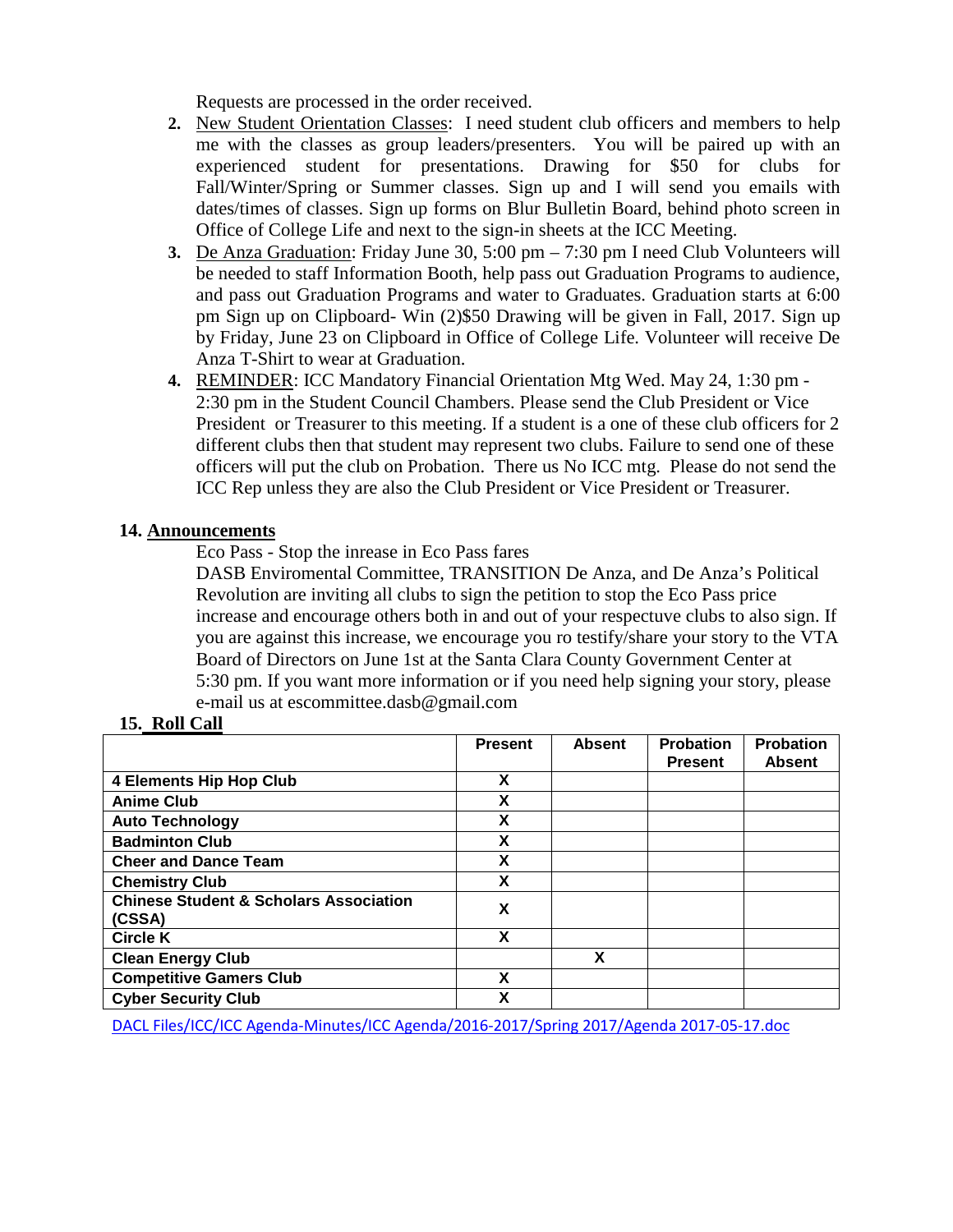| <b>DECA</b>                                       | X                       |               |                                    |                                   |
|---------------------------------------------------|-------------------------|---------------|------------------------------------|-----------------------------------|
| Deep Mind X                                       |                         |               |                                    | X                                 |
| <b>Desi Student Association (DSA)</b>             | X                       |               |                                    |                                   |
| <b>Developers' Guild</b>                          | X                       |               |                                    |                                   |
| <b>Engineering Technology Club (ETC)</b>          | χ                       |               |                                    |                                   |
| eSports                                           | X                       |               |                                    |                                   |
| <b>Ethical International Career Planning</b>      | X                       |               |                                    |                                   |
| <b>Explorers' Nest</b>                            | X                       |               |                                    |                                   |
| <b>Fellowship of Overseas Students (FOS)</b>      | $\pmb{\mathsf{X}}$      |               |                                    |                                   |
| <b>Filmmakers Union</b>                           | $\overline{\mathbf{x}}$ |               |                                    |                                   |
| G.R.A.N.D                                         | $\pmb{\mathsf{X}}$      |               |                                    |                                   |
| <b>Go Club</b>                                    |                         | X             |                                    |                                   |
| <b>Grace Fellowship</b>                           |                         |               |                                    | X                                 |
| <b>Hong Kong Student Association (HKSA)</b>       | X                       |               |                                    |                                   |
| <b>IDEA</b>                                       | X                       |               |                                    |                                   |
|                                                   | <b>Present</b>          | <b>Absent</b> | <b>Probation</b><br><b>Present</b> | <b>Probation</b><br><b>Absent</b> |
| <b>International Student Volunteers (ISV)</b>     | X                       |               |                                    |                                   |
| InterVarsity Christian Fellowship at De Anza      | X                       |               |                                    |                                   |
| <b>Iranian Student Association (ISA)</b>          |                         | X             |                                    |                                   |
| <b>Japanese and American Association (JAA)</b>    | X                       |               |                                    |                                   |
| <b>K-Pop Dance Club</b>                           | $\pmb{\mathsf{X}}$      |               |                                    |                                   |
| <b>Koala Tree</b>                                 | X                       |               |                                    |                                   |
| <b>Korean Student Association (KSA)</b>           |                         | X             |                                    |                                   |
| M.E.Ch.A                                          | X                       |               |                                    |                                   |
| <b>Marketing Club</b>                             | $\overline{\mathbf{X}}$ |               |                                    |                                   |
| <b>Math Club</b>                                  | X                       |               |                                    |                                   |
| <b>Medical Outreach Association (MOA)</b>         | X                       |               |                                    |                                   |
| <b>Muslim Student Association (MSA)</b>           | X                       |               |                                    |                                   |
| <b>NAMI-DA</b>                                    |                         |               | X                                  |                                   |
| <b>Outdoor Club</b>                               | X                       |               |                                    |                                   |
| Permias Indonesian Student Organization<br>(PISO) | X                       |               |                                    |                                   |
| <b>De Anza's Political Revolution</b>             | X                       |               |                                    |                                   |
| <b>Pop Music Club</b>                             |                         | X             |                                    |                                   |
| <b>Psychology</b>                                 | X                       |               |                                    |                                   |
| <b>PUSO</b>                                       |                         | X             |                                    |                                   |
| <b>Saltworks Christian Fellowship</b>             | $\pmb{\mathsf{X}}$      |               |                                    |                                   |
| <b>Second Journey</b>                             | X                       |               |                                    |                                   |
| <b>Shotokan Karate</b>                            | X                       |               |                                    |                                   |
| <b>Statistics Club (DASC)</b>                     | X                       |               |                                    |                                   |
| <b>Student Nurse Organization (SNO)</b>           | $\overline{\mathbf{x}}$ |               |                                    |                                   |
| <b>Students of Success</b>                        |                         | X             |                                    |                                   |
| <b>Table Tennis</b>                               | X                       |               |                                    |                                   |
| <b>Taiwanese Student Association (TSA)</b>        | X                       |               |                                    |                                   |
| <b>Tech &amp; Business Association</b>            | X                       |               |                                    |                                   |